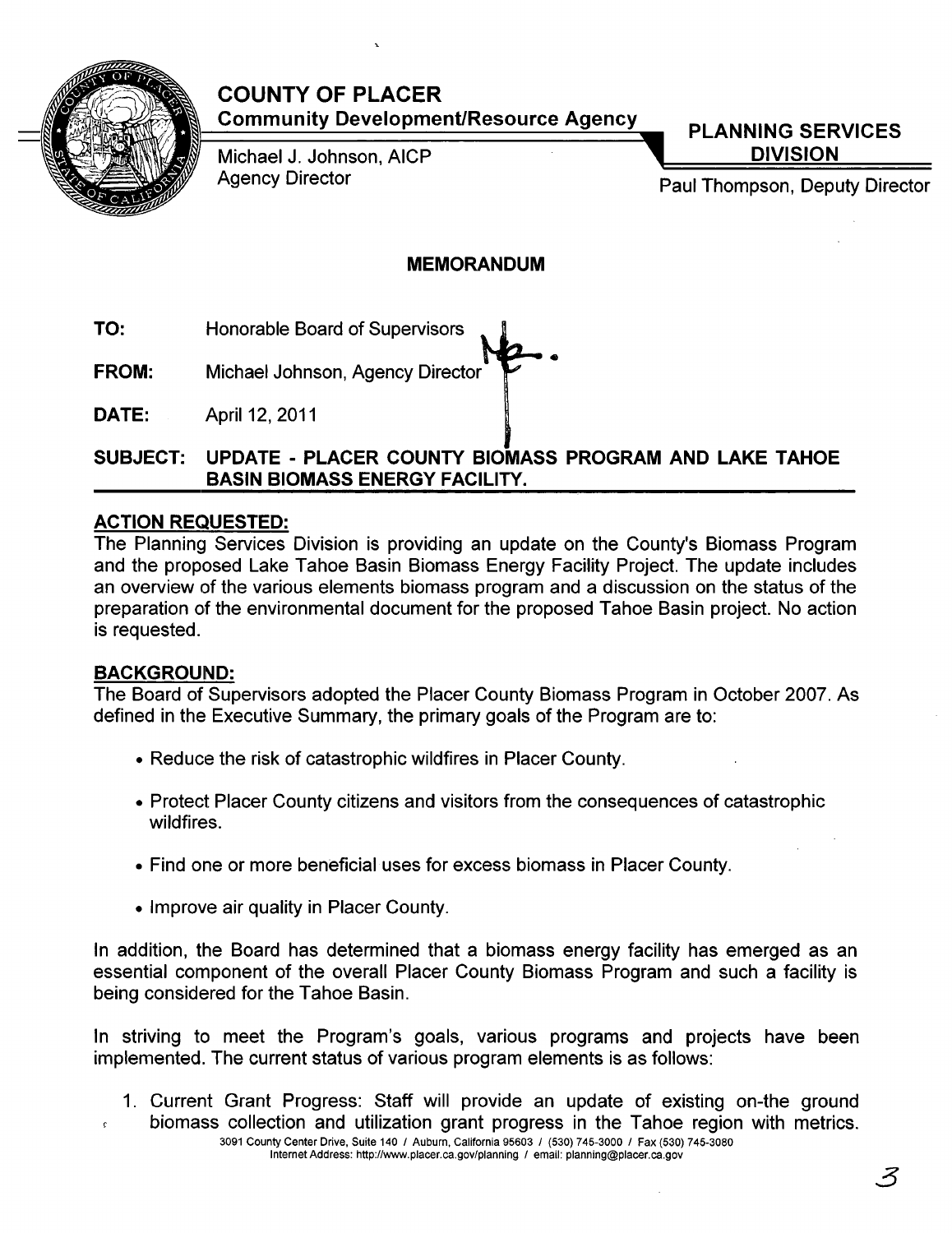Most recently, the County has received an award notice from the Placer County Air Pollution Control District (PCAPCD) for a joint grant with North Tahoe Fire Protection District (NTFPD) of \$35,000 to enhance the utilization of biomass waste material in the Wildland Urban Interface of that district will be presented.

- 2. Department of Energy (DOE) Congressional Award Advancement and Results: In addition to the background information described in this report, staff will present information that provides a list of technical accomplishments and relevant findings that will advance the ability to produce a sustainable biomass facility in the region.
- 3. Altogether, Placer County has received a total of nearly \$3,000,000 in DOE funding plus another \$2,000,000 in cost share by Placer County). Original DOE Award 2008 = \$492,000 with local cost share of \$123,000. Second DOE Award 2009 = \$1,427,250 with local cost share of \$932,250. Third DOE Award 2010 = \$1,000,000 with cost share of \$1,000,000. All of this money is to be used for purchasing biomass technology. This funding was acquired through an appropriation from U.S. Senator Dianne Feinstein. .
	- The project is currently broken into two phases: Phase I moving forward to perform environmental work, preliminary design, land use entitlements, technology integration, power purchase agreements, leading up to permit approvals.
	- Phase II is to be used for detailed design, system purchase, test, and integration.
	- Several reports are being prepared with vital information regarding where the forest based material will come from, how much would be used, what type of technology will work and where we are in formulating a proposed project description will be presented. Technical reports will also address Air/Carbon emissions, a business plan, project economics, permitting, and communications. Several reports are due in May 2011.
	- To date we have spent less than \$1,000,000 of DOE funds (total \$1.5M until land use approval).
	- Collectively these studies will help determine if a woody biomass facility can be permitted, sustainably built, and operated in the Lake Tahoe region through a public/private partnership.
- 4. County Planned Projects for 2011: In the presentation at the April 11, 2011 hearing, staff will provide additional detail on planned biomass removal projects during the coming year. Anticipated projects include a few in the Lake Tahoe region and in the Foresthill region of Placer County. Partners in these projects include, LTBMU, Tahoe National Forest. PCAPCD, NTFPD, California State Parks and both the California Tahoe Conservancy and the Sierra Nevada Conservancy.

2

 $+$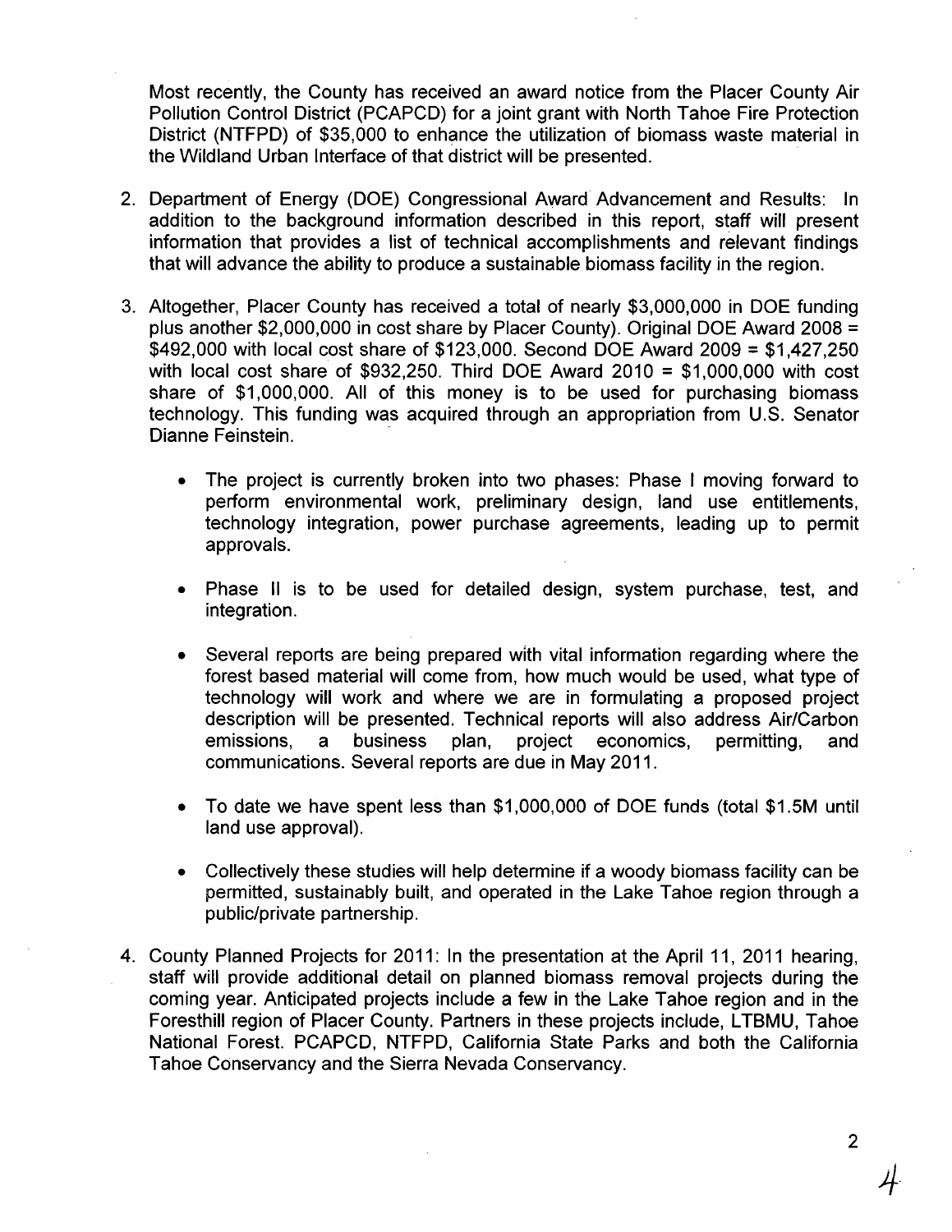5. U.S. Environmental Protection Agency Award: The EPA has awarded the Placer County Air Pollution Control District and its partners the EPA Clean Air Award for its efforts at developing protocols for the utilization of biomass for renewable energy as opposed to burning it in the open. APCD is one of twelve projects that have been selected nationwide. On June 7, 2011, an award ceremony in Washington D.C. will take place to officially present this honor to the team.

## **TAHOE BASIN BIOMASS TO ENERGY PROJECT:**

Placer County is processing an application for a Conditional Use Permit to allow for the construction and operation of a two-megawatt biomass energy facility on a 1.3-acre site in the Kings Beach Industrial Community Plan area. The subject parcel was selected because of its unique opportunities for a public/private partnership, shared costs of construction and operation, and because the subject site is appropriately zoned, previously developed, and is in proximity to existing electric power distribution facilities. The subject parcel is owned by Calpeco, who also owns the adjacent parcel to the north, an approximately 23-acre site developed with six diesel generators that have been producing backup electrical energy since 1969. The diesel generators are housed in a 5,760 square-foot structure located midway along the east property line. The proposed biomass facility would not replace the existing diesel generators, but would instead supplement the power facility and assist in load stabilization.

The project proposes an approximately 6,700 square-foot, two-story power generation structure and an attached 4,400 square-foot covered material storage structure. The facility would convert woody biomass material (excess vegetation) that is currently being removed as a result of ongoing forest management practices by the USFS, other agencies, and private property owners, into electrical energy.

The current access to the project site is at a main entry gate located on Deer Street, one block north of its intersection with Speckled Avenue. With development of the project, this access would not change, but the on-site circulation pattern would be modified to serve the proposed project while allowing drive-through traffic to serve the adjacent parcel to the north.

Placer County has determined that an Environmental Impact Report (EIR) is required for this project. In addition, because the project will require subsequent approval of a Public Service Project application from the Tahoe Regional Planning Agency (TRPA), an Environmental Impact Statement (EIS) is also required. In order to avoid additional cost and duplicate environmental analyses, Placer County and the TRPA are currently processing a joint EIR/EIS for the proposed biomass facility. TRPA and Placer County have contracted an environmental consultant to prepare the EIR/EIS for the project. Because the project is partly funded with a federal Department of Energy (DOE) grant, the EIR/EIS is also being prepared to satisfy DOE NEPA requirements.

The Notice of Preparation (NOP) for the EIR/EIS was posted in July 2010. In August 2010, two public scoping meetings (one in Kings Beach and one in South Lake Tahoe) were held· to receive comments on the project in order to prepare a more complete environmental document. For both meetings, the NOP was sent to all surrounding property owners, the local library, three local newspapers, and various responsible agencies. Following the public

3